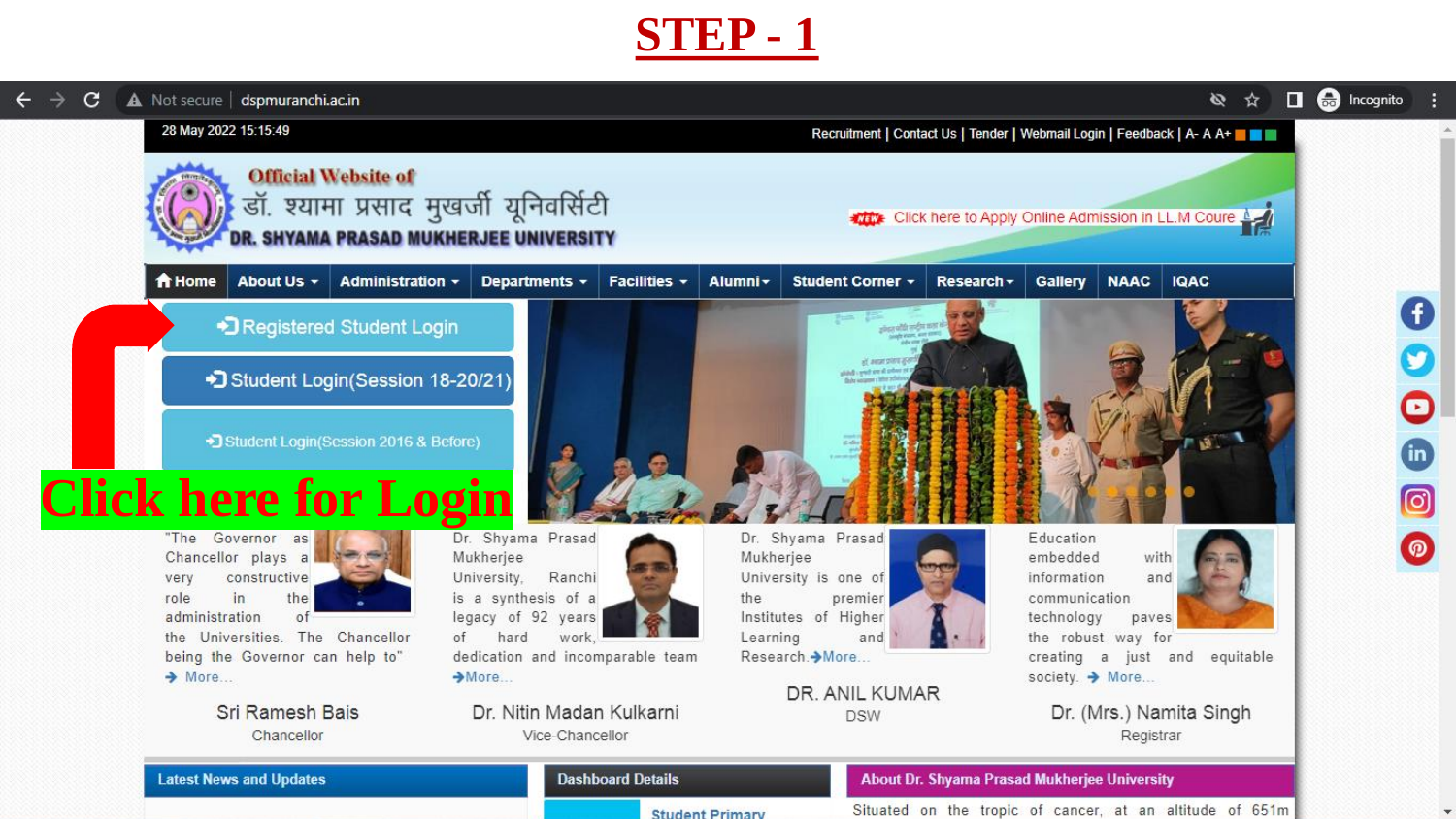**e** Incognito  $Q$  $\Box$ ☆



#### DR. SHYAMA PRASAD MUKHERJEE UNIVERSITY

MORAHABADI, RANCHI - 834008 (JHARKHAND)

## **Note: Students passed out from DSPMU shall use DSPMU before their Registration No.**

#### **For Example: If your old Reg No. was 180000 then your new Reg No. will be**

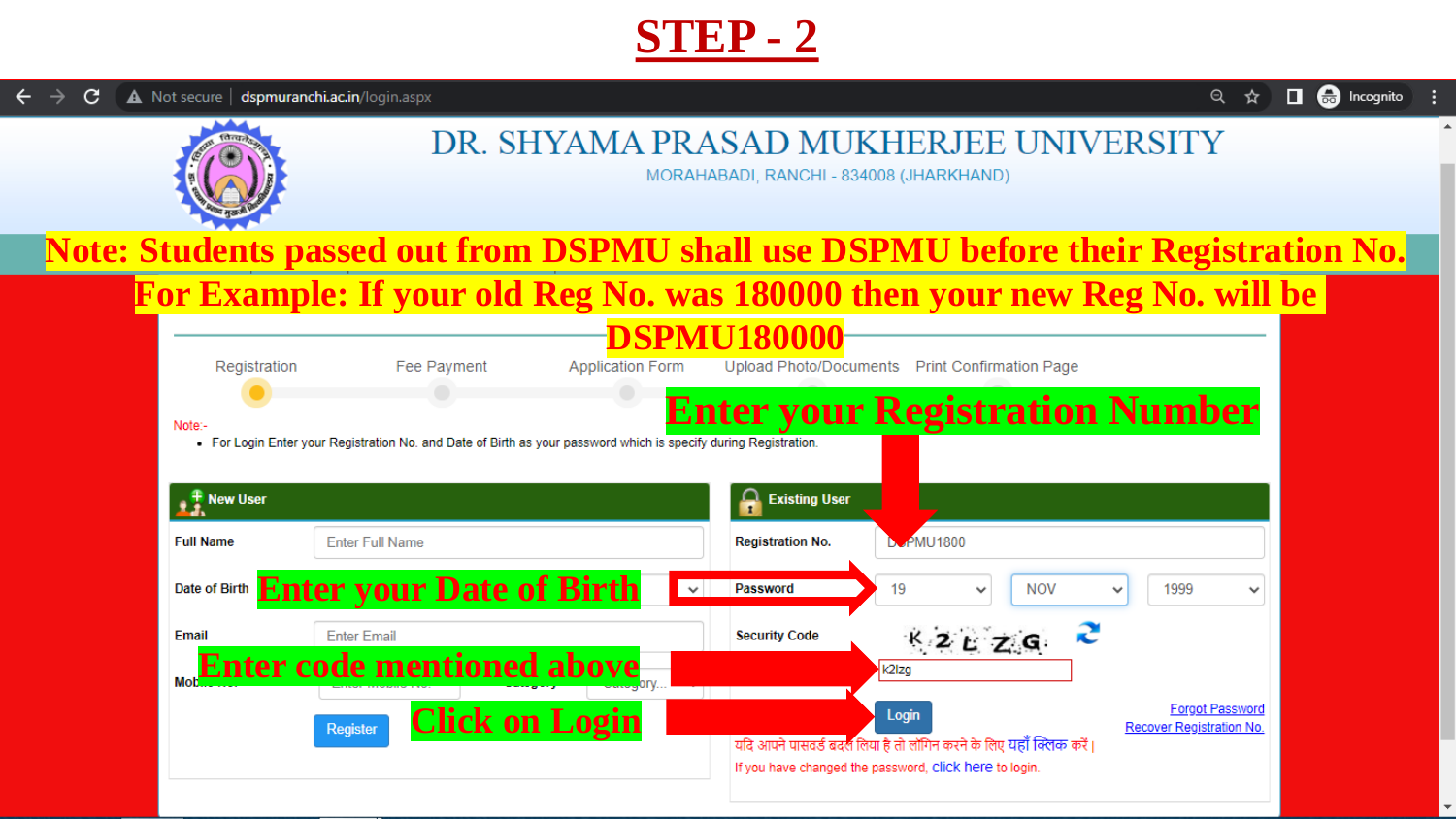

 $\Box$   $\bigoplus$  Incognito A Not secure | dspmuranchi.ac.in/Student/ForcePwdPage.aspx  $\mathbf{C}$ Q ☆ ∴ ÷  $\leftarrow$  $\rightarrow$ **Change Password New Password** ......... **Confirm Password** ......... Submit

### **Enter New Password and click on Submit**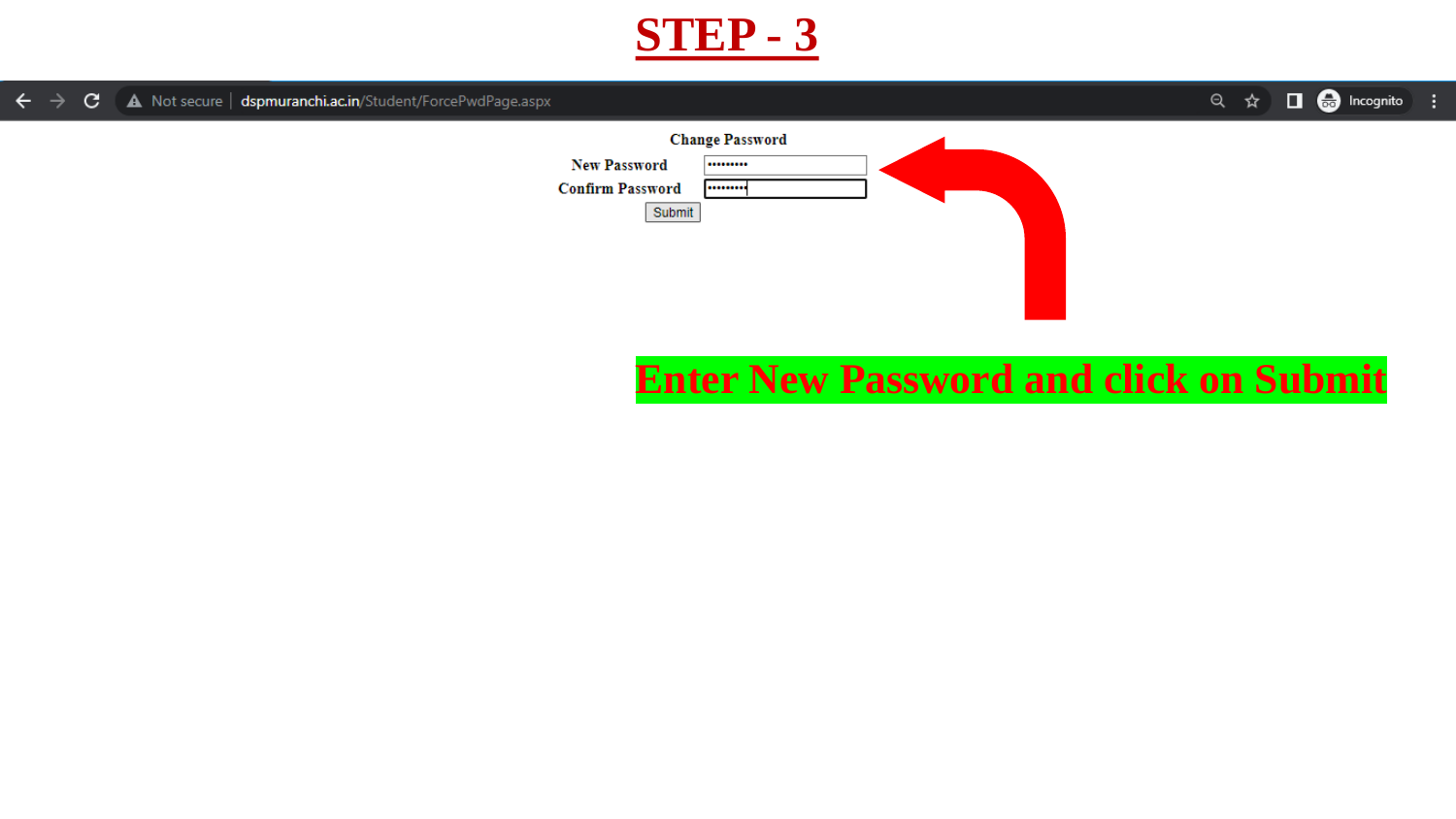

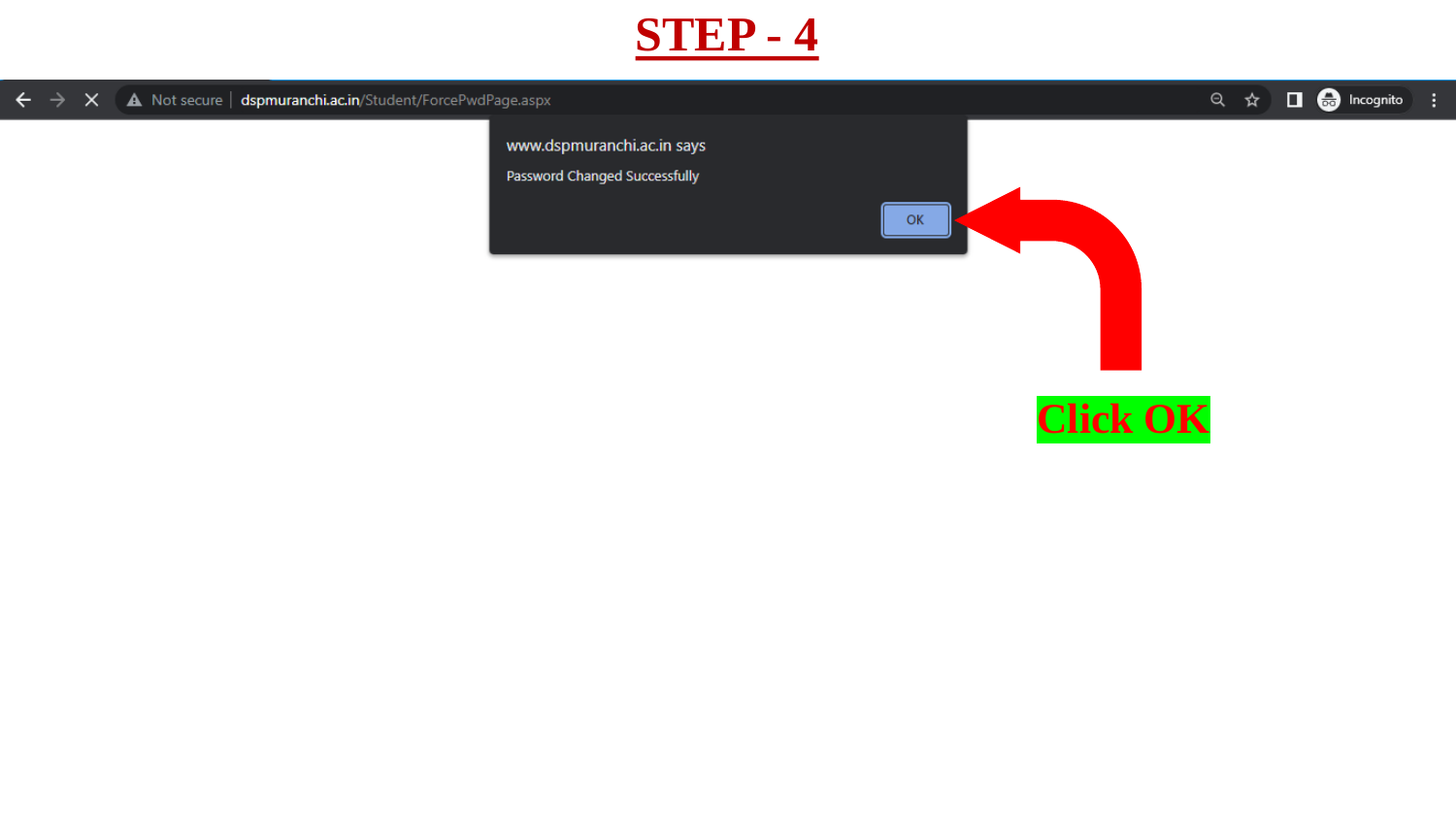

 $\Box$   $\bigoplus$  Incognito  $Q$ ☆



## **Note: You can also login using the link provided below after changing your password: http://www.dspmuranchi.ac.in/StudentLogin.aspx**

www.dspmuranchi.ac.in/Unauthorize.aspx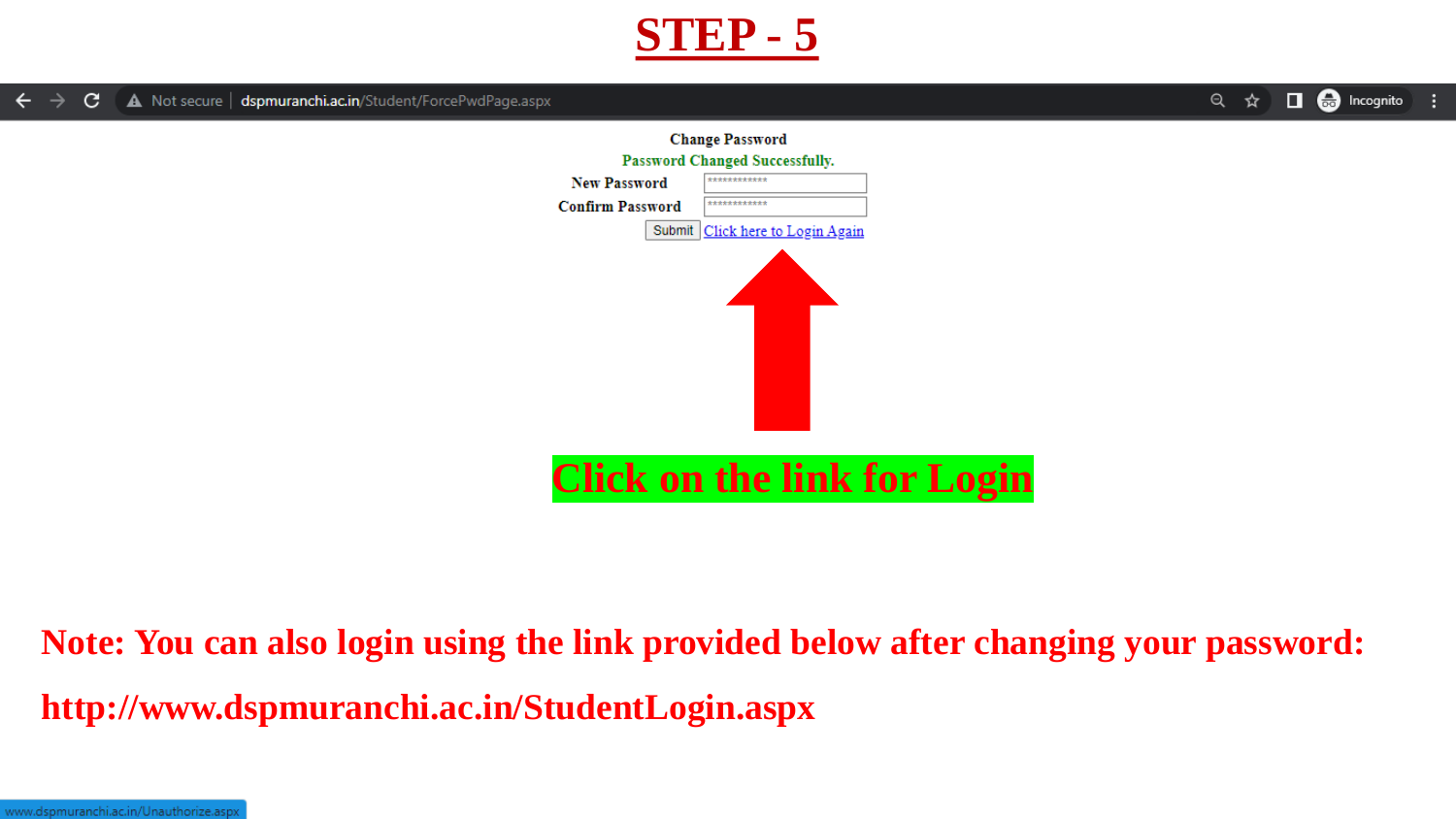



Login | Contact Us | Our Help Desk | Webmail



Disclaimer: This site is designed and hosted by Dept. of MCA. For any further information, please contact Department.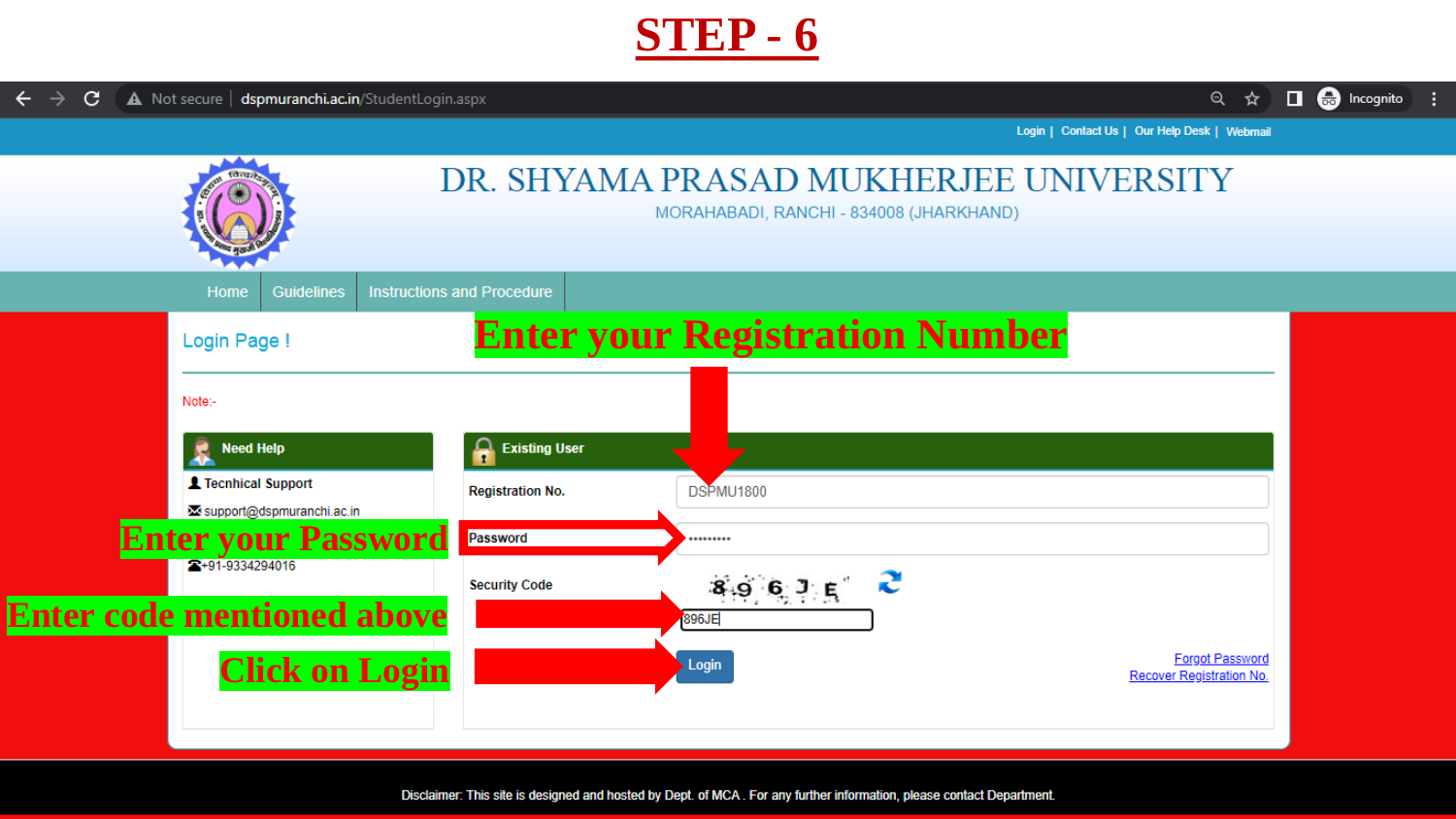

| C<br>$\leftarrow$                   | A Not secure   dspmuranchi.ac.in/Student/ |                    |                                                                 |       |                          | Q<br>☆                  | <b>O</b> Incognito |
|-------------------------------------|-------------------------------------------|--------------------|-----------------------------------------------------------------|-------|--------------------------|-------------------------|--------------------|
| Ranchi                              | $\equiv$                                  |                    |                                                                 |       |                          |                         | ANAND KUMAR        |
| <b>ANAND KUMAR</b><br>Online        |                                           | Donate Blood       |                                                                 | ×     |                          |                         |                    |
|                                     |                                           | <b>DONATE</b>      | Do You Want to Donate Blood?<br>Yes                             | v     |                          |                         |                    |
| <b>备</b> Dashboard                  | कृपया अपना जाती (Catego)                  | <b>SAVE</b>        | Choose Your Blood Group<br>Select                               | ✓     | के अनुसार ही लिया जायेगा |                         |                    |
| <b>Z</b> Assignment NEW             | <b>Registration No.</b>                   |                    | Submit                                                          |       | 2021-2023                | <b>Exame Roll</b>       | -11                |
| <b><math>\bullet</math></b> Setting | <b>Programm Level</b><br><b>Category</b>  |                    |                                                                 | Close | MBA V<br><b>MALE</b>     |                         |                    |
|                                     |                                           |                    |                                                                 |       |                          |                         |                    |
|                                     | <b>Payment Details</b>                    |                    |                                                                 |       |                          |                         |                    |
|                                     | Click here for Payment                    |                    |                                                                 |       |                          |                         |                    |
|                                     |                                           |                    | Select the options and click on Submit or click Close to ignore |       |                          |                         |                    |
|                                     |                                           | Completed Semester | <b>Current Semester</b>                                         |       |                          | <b>Pending Semester</b> |                    |
|                                     | <b>NO RECORD FOUND</b>                    |                    |                                                                 |       |                          |                         |                    |
|                                     | Attandance % for Current Batch            |                    |                                                                 |       |                          |                         |                    |
|                                     | NO RECORD FOUND                           |                    |                                                                 |       |                          |                         |                    |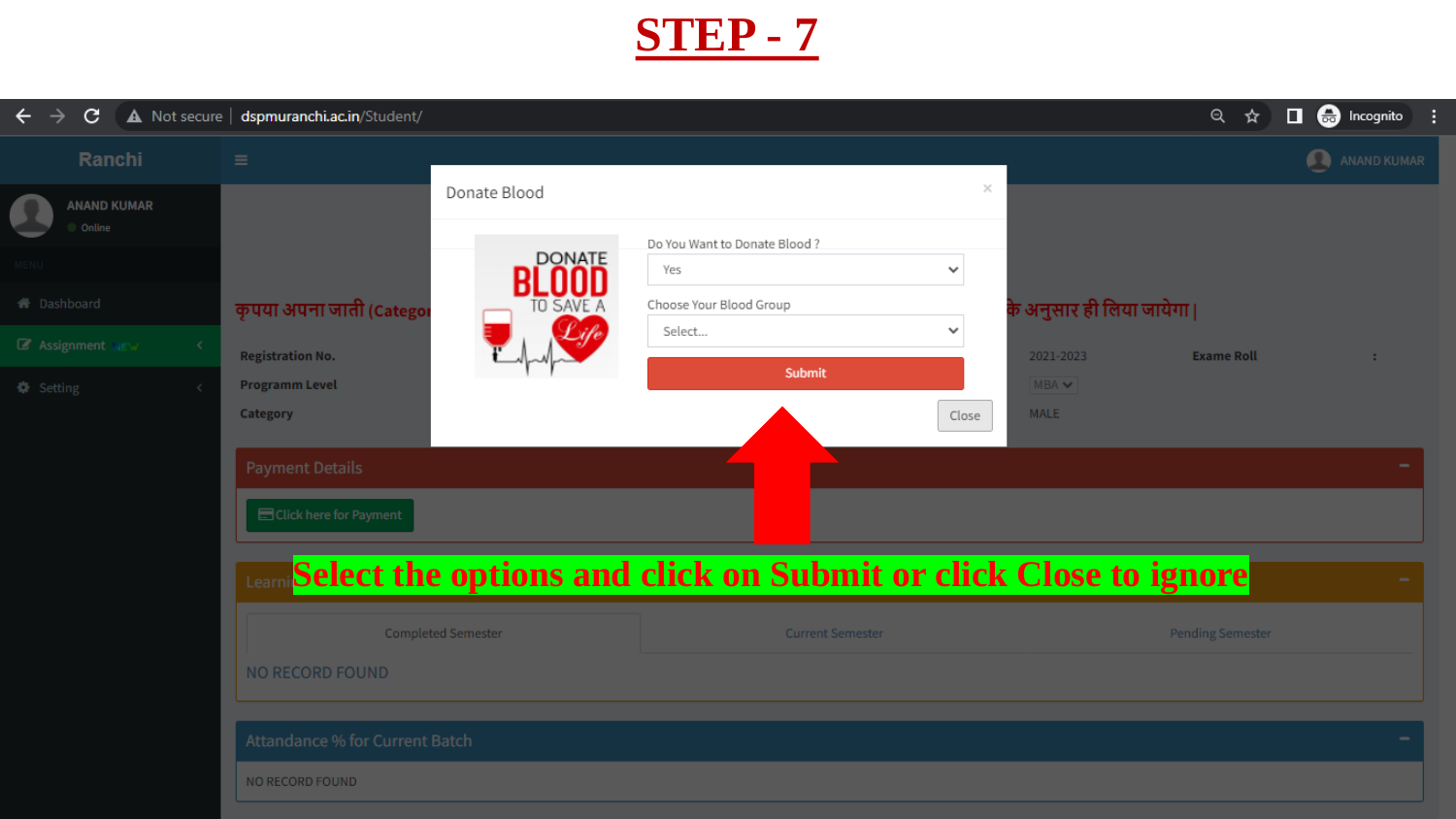



| Provide Generic Elective (GE) & Ability Enhancement Compulsory Course (AECC) Paper<br><u>कृपया सामान्य वैकल्पिक एवं योग्यता वृद्धि अनिवार्य पाठ्यक्रम भरें  </u> |                                                                     |
|------------------------------------------------------------------------------------------------------------------------------------------------------------------|---------------------------------------------------------------------|
| Generic Elective (GE)/सामान्य वैकल्पिक विषय<br>Ability Enhancement Compulsory Course (AECC) /योग्यता वृद्धि<br>अनिवार्य पाठ्यक्रम विषय                           | Fill Generic Elective (GE)/यहाँ सा<br>$\ddot{}$<br>Select<br>Submit |
|                                                                                                                                                                  |                                                                     |

### **Select General Elective and AECC Paper and then click on Submit**

### **Note: This option is only available for Under Graduate (B.A./B.Sc.) Students**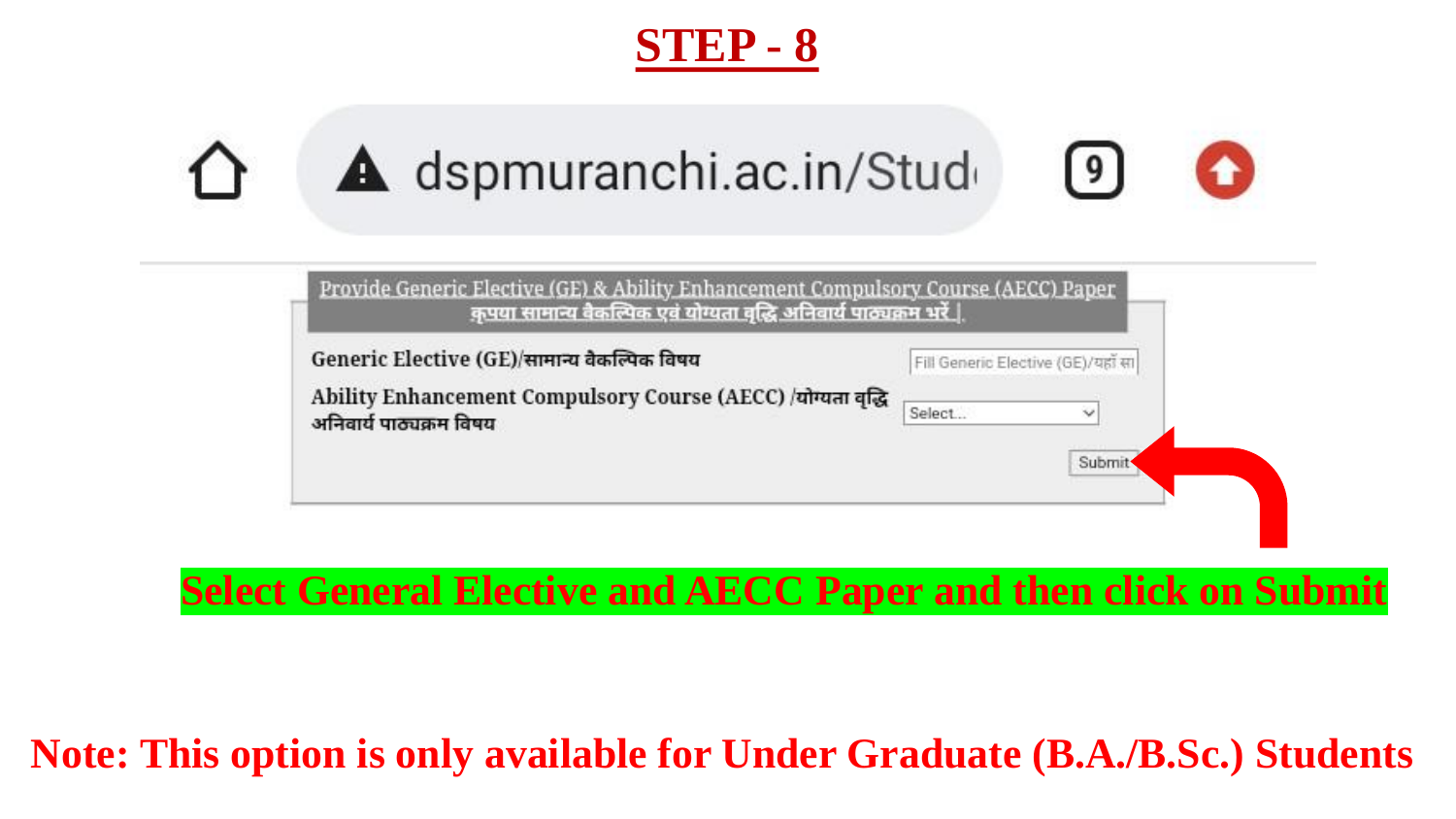

| $\leftarrow$ $\rightarrow$<br>$\mathbf{C}$ | A Not secure   dspmuranchi.ac.in/Student/                                                                                   |                                | <b>e</b> Incognito<br>Q<br>☆<br>$\Box$ |  |  |  |  |  |
|--------------------------------------------|-----------------------------------------------------------------------------------------------------------------------------|--------------------------------|----------------------------------------|--|--|--|--|--|
| <b>Ranchi</b>                              | $\equiv$                                                                                                                    |                                | $\bullet$<br><b>ANAND KUMAR</b>        |  |  |  |  |  |
| <b>ANAND KUMAR</b><br>C Online             |                                                                                                                             |                                |                                        |  |  |  |  |  |
| MENU                                       |                                                                                                                             | Attention!                     |                                        |  |  |  |  |  |
| <b>A</b> Dashboard                         | कृपया अपना जाती (Category) एवं लिंग (Gender) का मिलान कर ले, क्योंकि आपका शुल्क आपके जाती एवं लिंग के अनुसार ही लिया जायेगा |                                |                                        |  |  |  |  |  |
| <b>Z</b> Assignment NEW<br>≺               | <b>Registration No.</b><br>DSPMU18<br>$\mathbf{L}$                                                                          | <b>Session</b><br>$\mathbf{r}$ | <b>Exame Roll</b><br>2021-2023<br>÷    |  |  |  |  |  |
| <b><math>\bullet</math></b> Setting        | <b>Programm Level</b><br>Vocational (PG) $\blacktriangleright$<br>$\mathbf{E}$                                              | Programm<br>$\sim$             | $MBA \vee$                             |  |  |  |  |  |
|                                            | <b>GEN</b><br>Category<br>$\mathbf{1}$ .                                                                                    | Gender<br>$\mathbf{1}$         | MALE                                   |  |  |  |  |  |
|                                            | <b>Payment Details</b><br><b>Click on the button for Payment</b><br>Click here for Payment                                  |                                |                                        |  |  |  |  |  |
|                                            | <b>Learning Plan</b>                                                                                                        |                                |                                        |  |  |  |  |  |
|                                            | <b>Completed Semester</b>                                                                                                   | <b>Current Semester</b>        | <b>Pending Semester</b>                |  |  |  |  |  |
|                                            | <b>NO RECORD FOUND</b>                                                                                                      |                                |                                        |  |  |  |  |  |
|                                            | <b>Attandance % for Current Batch</b>                                                                                       |                                |                                        |  |  |  |  |  |
|                                            |                                                                                                                             |                                |                                        |  |  |  |  |  |
|                                            | NO RECORD FOUND                                                                                                             |                                |                                        |  |  |  |  |  |

 $\overline{\mathbf{v}}$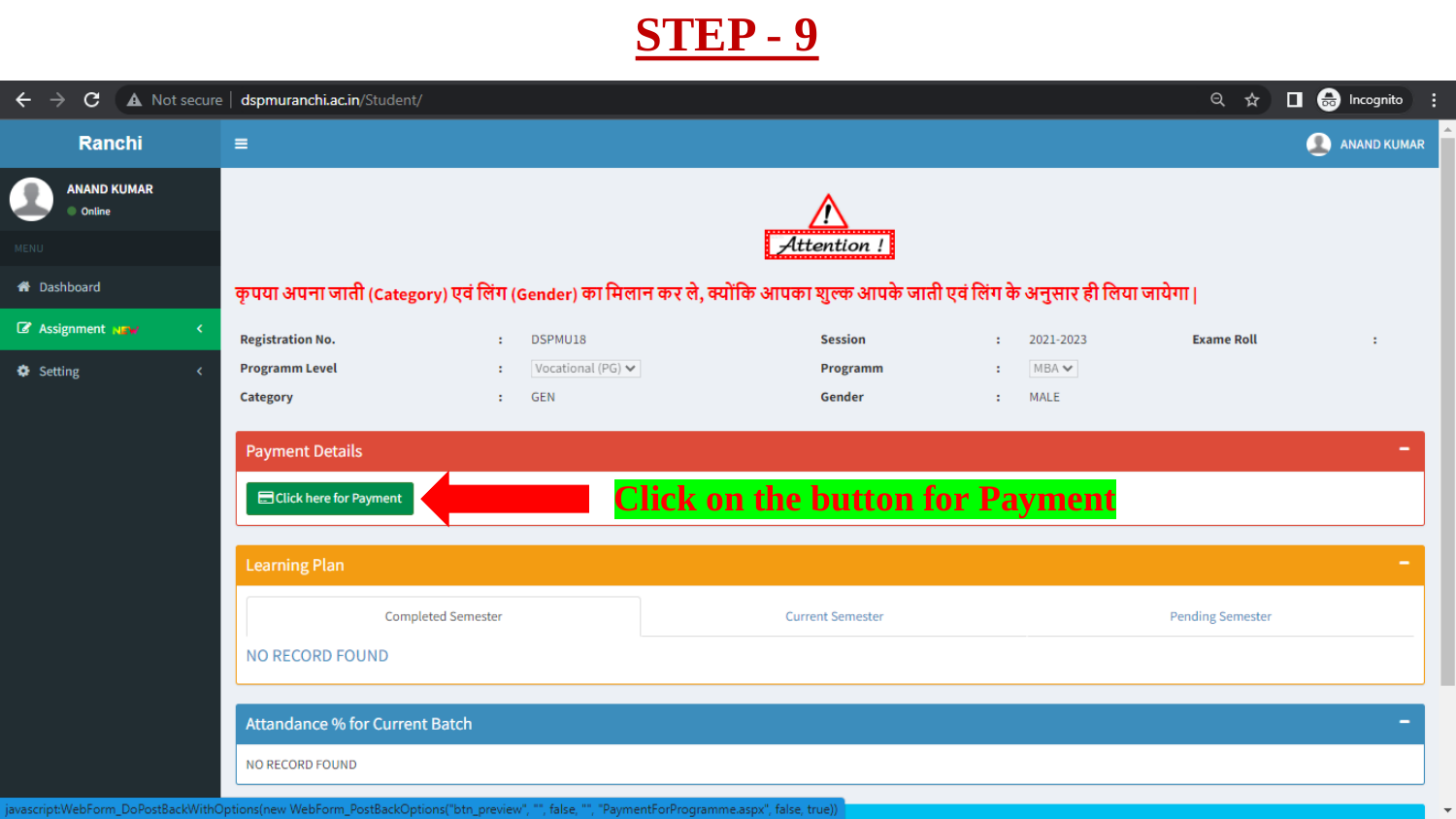

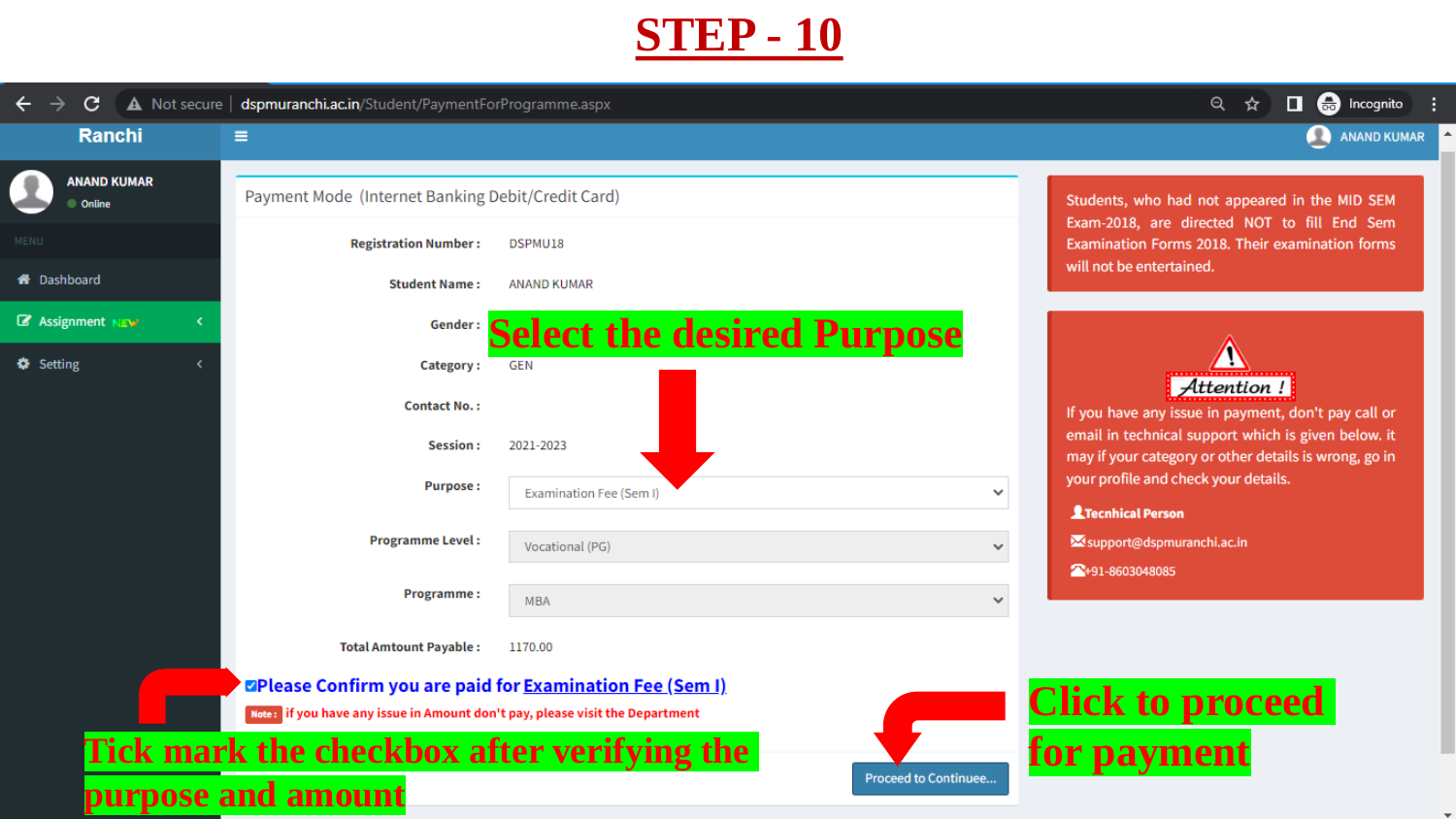

| $\leftarrow$<br>C.<br>$\rightarrow$ | A Not secure   dspmuranchi.ac.in/Student/PreviewProgramme.aspx?oid=58BF21CBAC7B6E08CBA1229311AFC30DDADDE51C452E17AD |                    | $\Box$ $\bigoplus$ Incognito<br>Q<br>☆ |
|-------------------------------------|---------------------------------------------------------------------------------------------------------------------|--------------------|----------------------------------------|
| Ranchi                              | $\equiv$                                                                                                            |                    | $\bullet$<br><b>ANAND KUMAR</b>        |
| <b>ANAND KUMAR</b><br>Conline       | <b>Verify your Details before proceed to Payment</b>                                                                |                    |                                        |
| <b>MENU</b>                         | Payment Mode (Internet Banking Debit/Credit Card)                                                                   |                    |                                        |
| <b>X</b> Dashboard                  | <b>Registration Number:</b>                                                                                         | DSPMU18            |                                        |
| <b>Z</b> Assignment NEW             | <b>Payment Refrence Id:</b>                                                                                         | DSPMU2805202       |                                        |
| <b><math>\bullet</math></b> Setting | <b>Payment Date:</b>                                                                                                | 28-May-2022        |                                        |
|                                     | <b>Student Name:</b>                                                                                                | <b>ANAND KUMAR</b> |                                        |
|                                     | <b>Contact No.:</b>                                                                                                 |                    |                                        |
|                                     | <b>Programme Level:</b>                                                                                             | Vocational (PG)    |                                        |
|                                     | Programme:                                                                                                          | <b>MBA</b>         |                                        |
|                                     | <b>Application Fee:</b>                                                                                             | 1170.00            |                                        |
|                                     |                                                                                                                     |                    |                                        |

#### **Verify all the details above and proceed for payment**

**Go for Payment**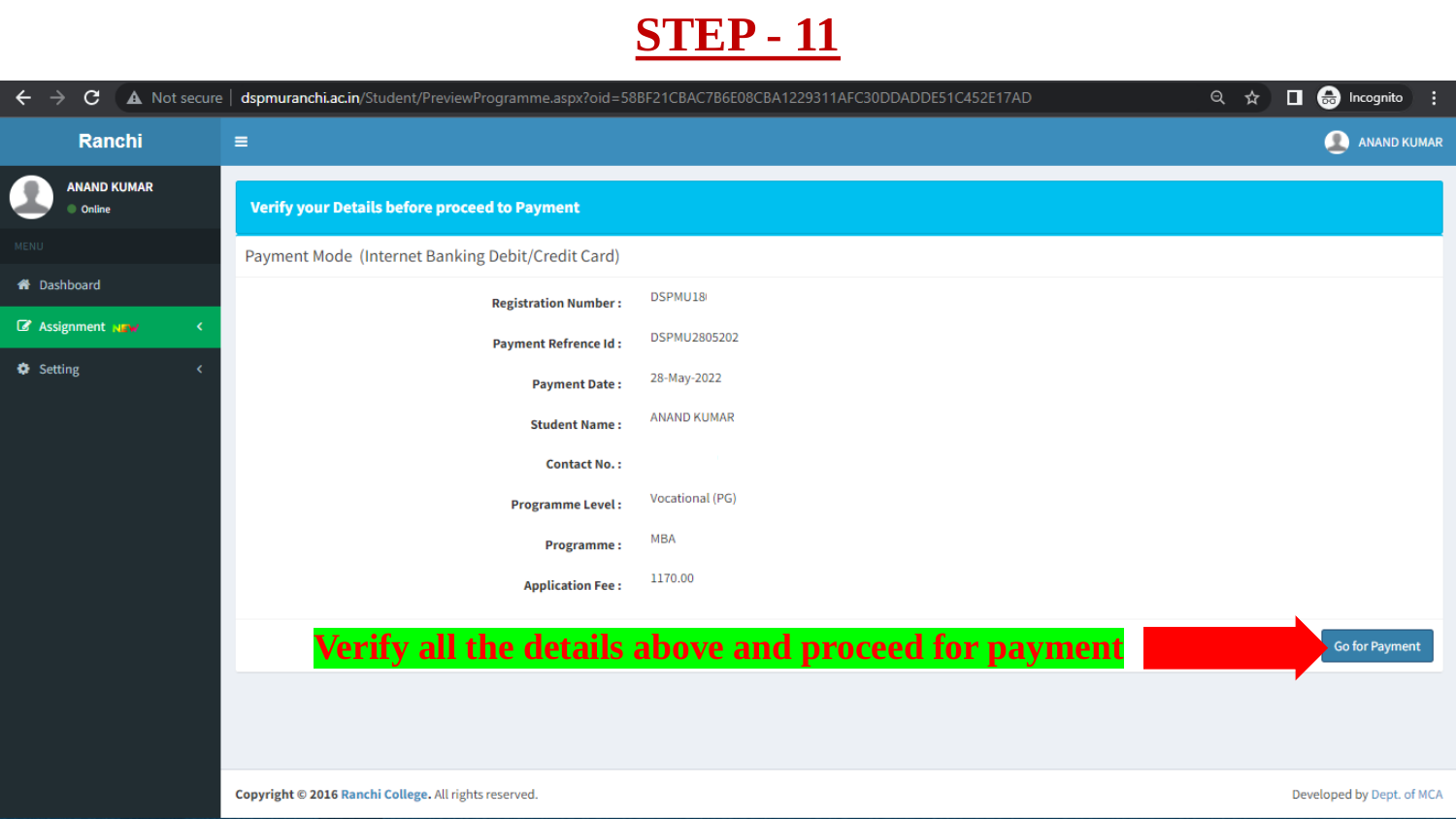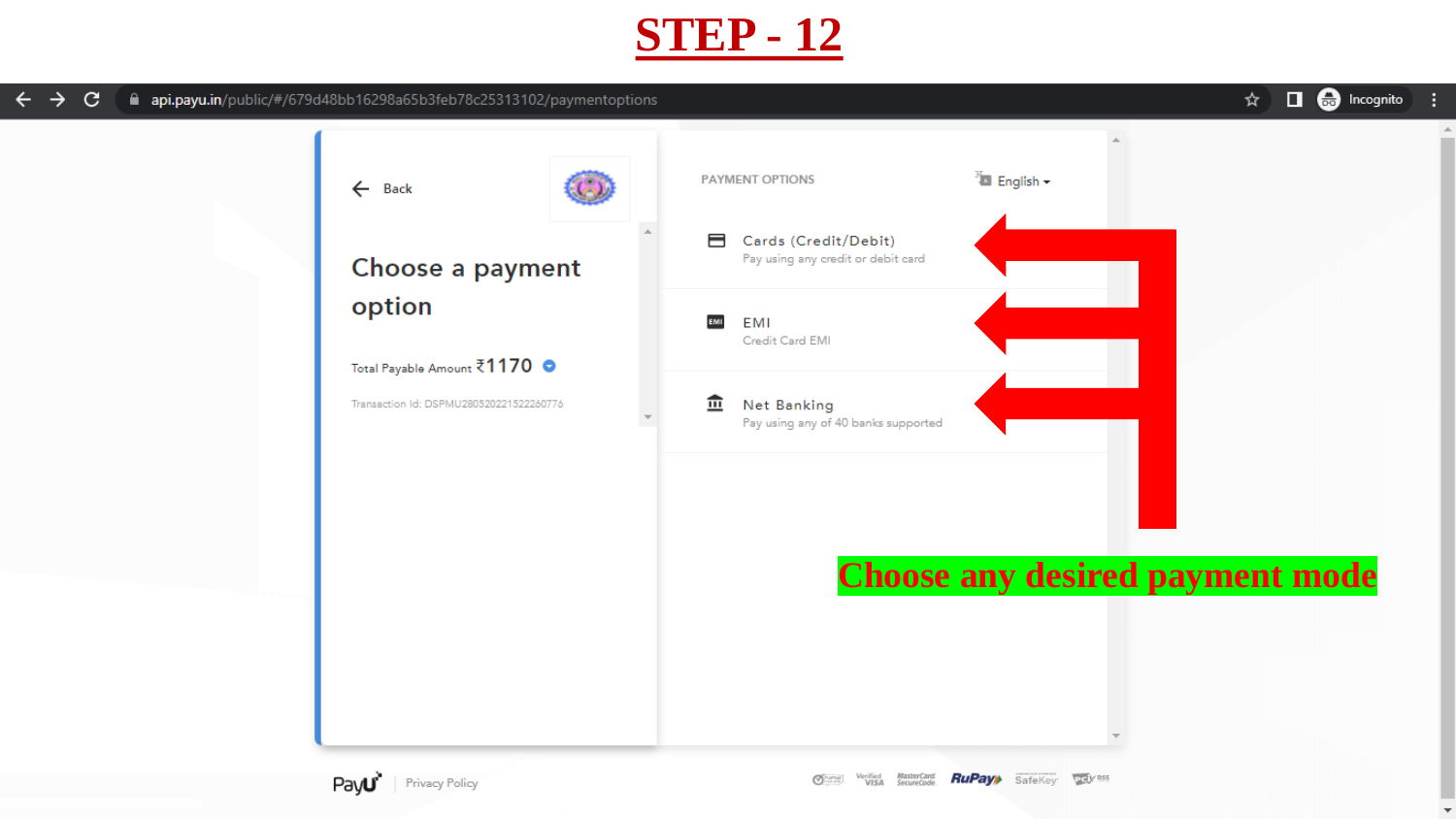## **Note: If you find such message after payment click on Continue to Website option**

# **GO BACK**



#### **Select this option if you find this page**